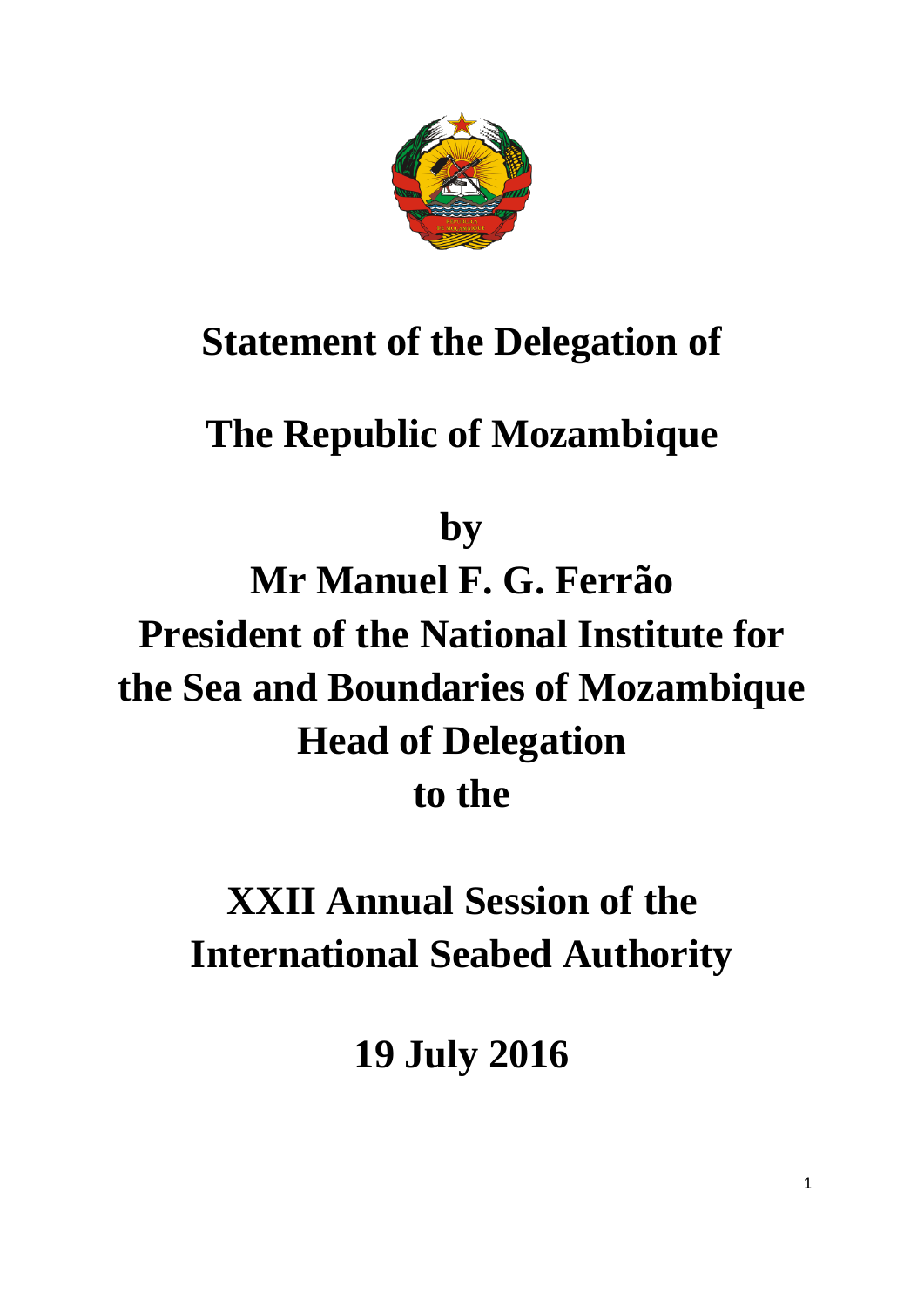**Mr. President** 

**Mr. Secretary-General** 

**Distinguished Delegates,** 

#### **Ladies and gentlemen.**

I begin by expressing our condolences to the Government and people of the Republic of France, for the Nice tragedy.

Being this the first intervention of the Mozambican delegation in this XXII session of the Authority, my voice joins those of previous speakers in congratulating you, Mr. President, on your election to the Presidency of the Assembly, as well as the Members of the Bureau. My delegation assures you of its full support and cooperation on the conduct of the proceedings of the Assembly during your term of office.

#### **Mr. President;**

In addressing issues of substance contained in the Secretary-General's report and other of general nature, my delegation aligns itself with the intervention made yesterday by South Africa on behalf of the African Group.

As a coastal State with a potential extended continental shelf, Mozambique has an enormous expectation on the developments relating to the prospection, exploration and exploitation of mineral resources in the seabed as one among many oceans' sources of economic development.

My delegation takes note of the remarkable work carried out by the Authority and its achievements related to the fact that six of the fifteen pioneer investors contracts signed with the Authority have come to an end on March this year and the others will remain in force until March 2017, which enhanced the level of knowledge that we have today about the potential of seabed mining, as one relevant indicator of how far this entity has gone to date.